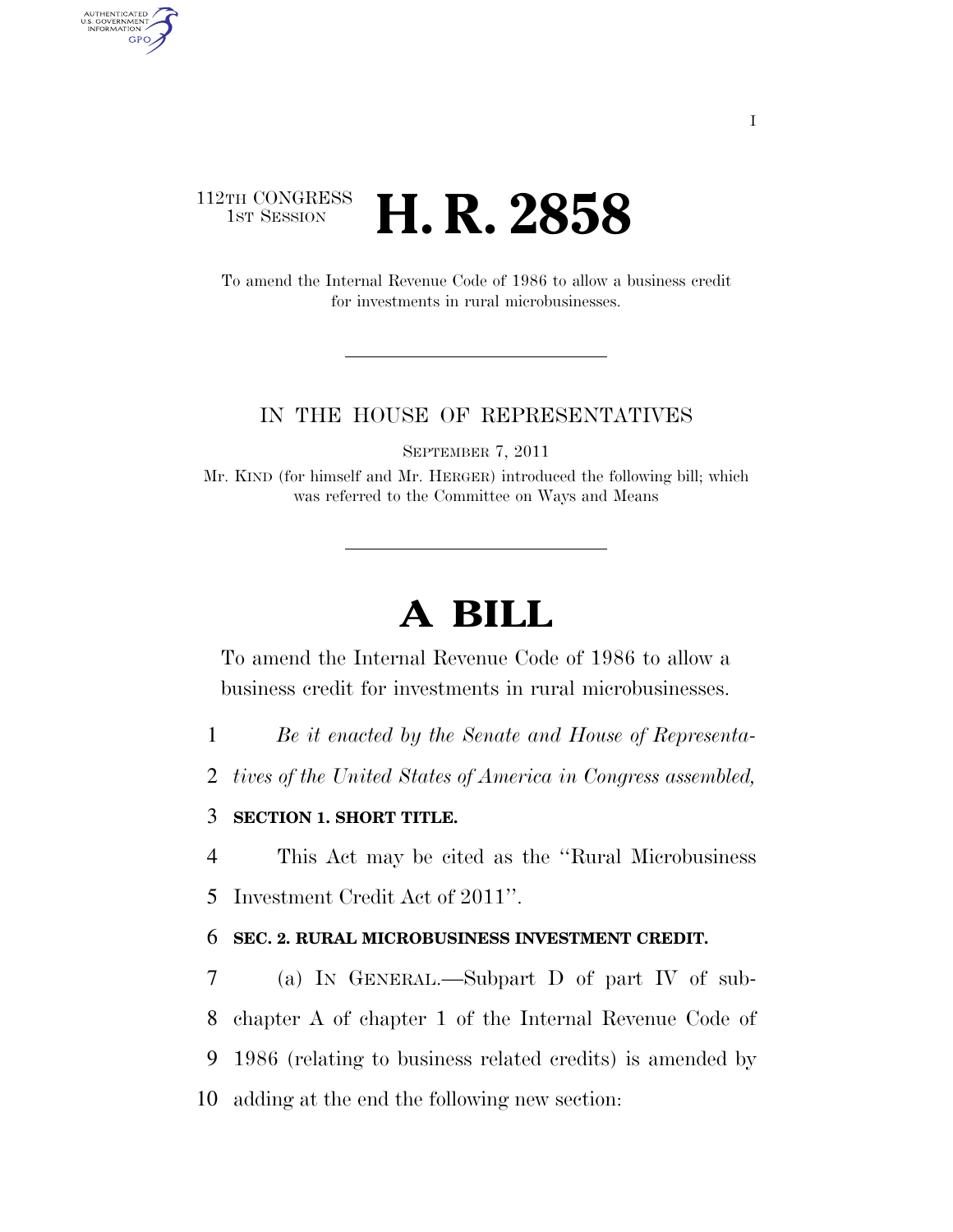### **''SEC. 45S. RURAL MICROBUSINESS INVESTMENT CREDIT.**

 $\%$  (a) In GENERAL.—For purposes of section 38, the amount of the rural microbusiness investment credit deter- mined under this section for any taxable year with respect to a rural microbusiness is equal to 35 percent of the qualified new investments in the rural microbusiness for the taxable year.

 $\frac{8}{100}$   $\frac{100}{100}$  LIMITATIONS.

9 "(1) PER BUSINESS LIMITATIONS.—The amount allowed as a credit under subsection (a) with respect to any rural microbusiness for a taxable year shall not exceed—

13  $((A)$  \$10,000, reduced (but not below zero) by

 ''(B) the amount allowed under subsection (a) to the rural microbusiness for all preceding taxable years.

18 ''(2) PER TAXPAYER LIMITATIONS.—The amount allowed as a credit under subsection (a) with respect to any taxpayer with respect to all rural microbusinesses of the taxpayer for a taxable year shall not exceed—

23 "(A) \$10,000, reduced (but not below zero) by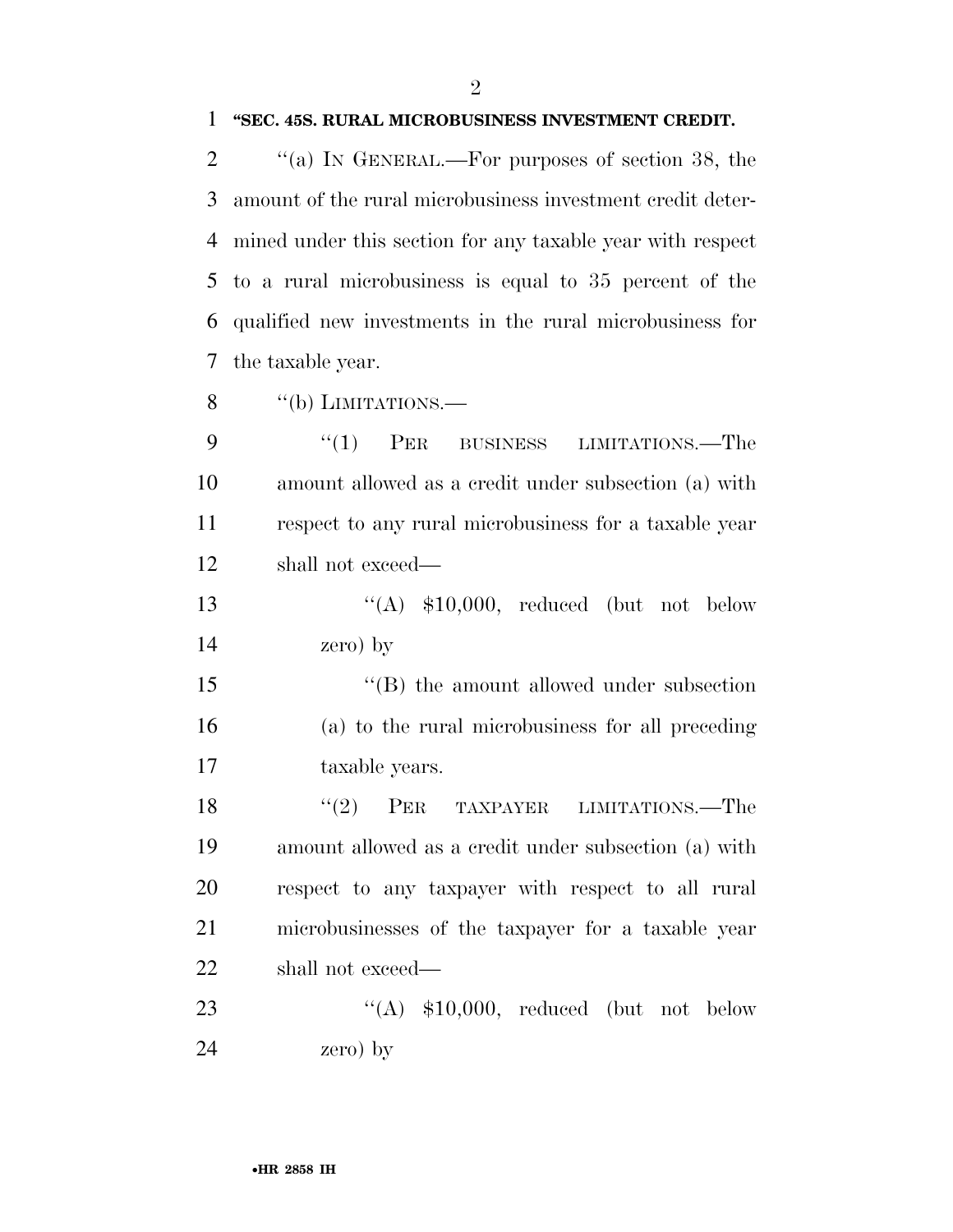| $\mathbf{1}$   | $\lq\lq$ the amount allowed under subsection           |
|----------------|--------------------------------------------------------|
| $\overline{2}$ | (a) to the taxpayer with respect to rural micro-       |
| 3              | businesses for all preceding taxable years.            |
| $\overline{4}$ | "(c) DEFINITIONS.—For purposes of this section—        |
| 5              | "(1) QUALIFIED NEW INVESTMENT.—The term                |
| 6              | 'qualified new investment' means the excess of-        |
| 7              | "(A) qualified expenditures paid or in-                |
| 8              | curred for the taxable year, over                      |
| 9              | $\lq\lq (B)$ the greater of-                           |
| 10             | "(i) qualified expenditures paid or in-                |
| 11             | curred for the preceding taxable year, or              |
| 12             | "(ii) the average annual qualified ex-                 |
| 13             | penditures paid or incurred over the pre-              |
| 14             | ceding three taxable years.                            |
| 15             | If the rural microbusiness was not in existence for    |
| 16             | the entire 3-year period referred to in clause (ii) of |
| 17             | subparagraph (B), subparagraph (B) shall be ap-        |
| 18             | plied without regard to so much of such subpara-       |
| 19             | graph as precedes such clause (ii) and any taxable     |
| 20             | years during such 3-year period for which the rural    |
| 21             | microbusiness was not in existence shall be taken      |
| 22             | into account as taxable years during which there       |
| 23             | were no qualified expenditures.                        |
|                |                                                        |

24 ''(2) QUALIFIED EXPENDITURES.—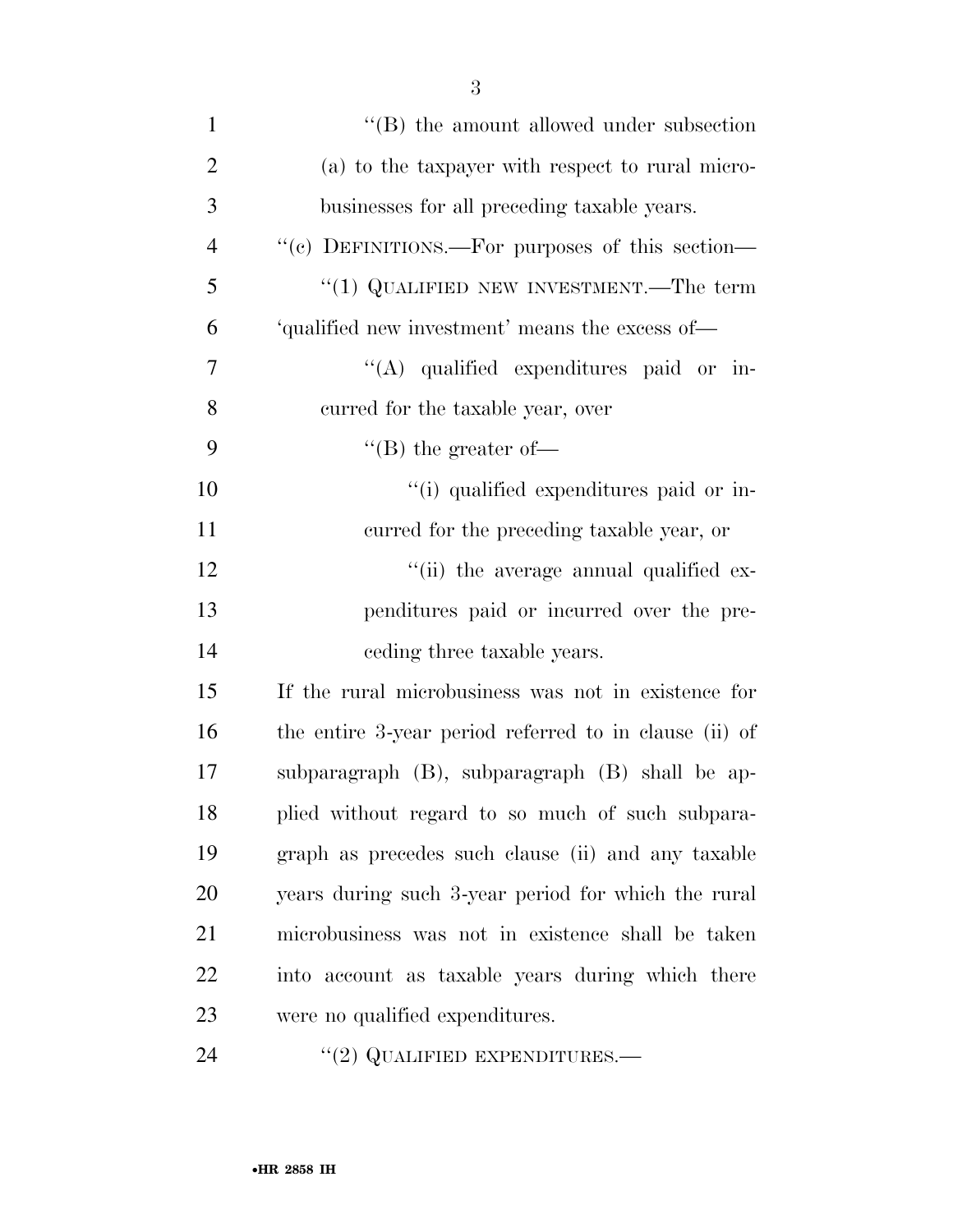| $\mathbf{1}$   | "(A) IN GENERAL.—The term 'qualified             |
|----------------|--------------------------------------------------|
| $\overline{2}$ | expenditures' means any amount which is paid     |
| 3              | or incurred with respect to a rural microbusi-   |
| $\overline{4}$ | ness. Such term includes costs for capital plant |
| 5              | and equipment, inventory expenses, and wages.    |
| 6              | "(B) EXCEPTION.—Such term does not in-           |
| 7              | clude                                            |
| 8              | $\lq\lq$ (i) any interest cost,                  |
| 9              | "(ii) the cost of any vehicle which is           |
| 10             | not a qualified nonpersonal use vehicle (as      |
| 11             | defined in section $274(i)$ , and                |
| 12             | "(iii) the cost of any compensation or           |
| 13             | benefits to the taxpayer claiming the cred-      |
| 14             | it, including the taxpayer's spouse and de-      |
| 15             | pendents.                                        |
| 16             | $``(3)$ RURAL MICROBUSINESS.—                    |
| 17             | "(A) IN GENERAL.—The term 'rural                 |
| 18             | microbusiness' means any trade or business if—   |
| 19             | "(i) such trade or business is operated          |
| 20             | as a proprietorship, partnership, trust (to      |
| 21             | the extent that the trust is a pass-thru en-     |
| 22             | tity), S corporation, or other pass-thru en-     |
| 23             | tity,                                            |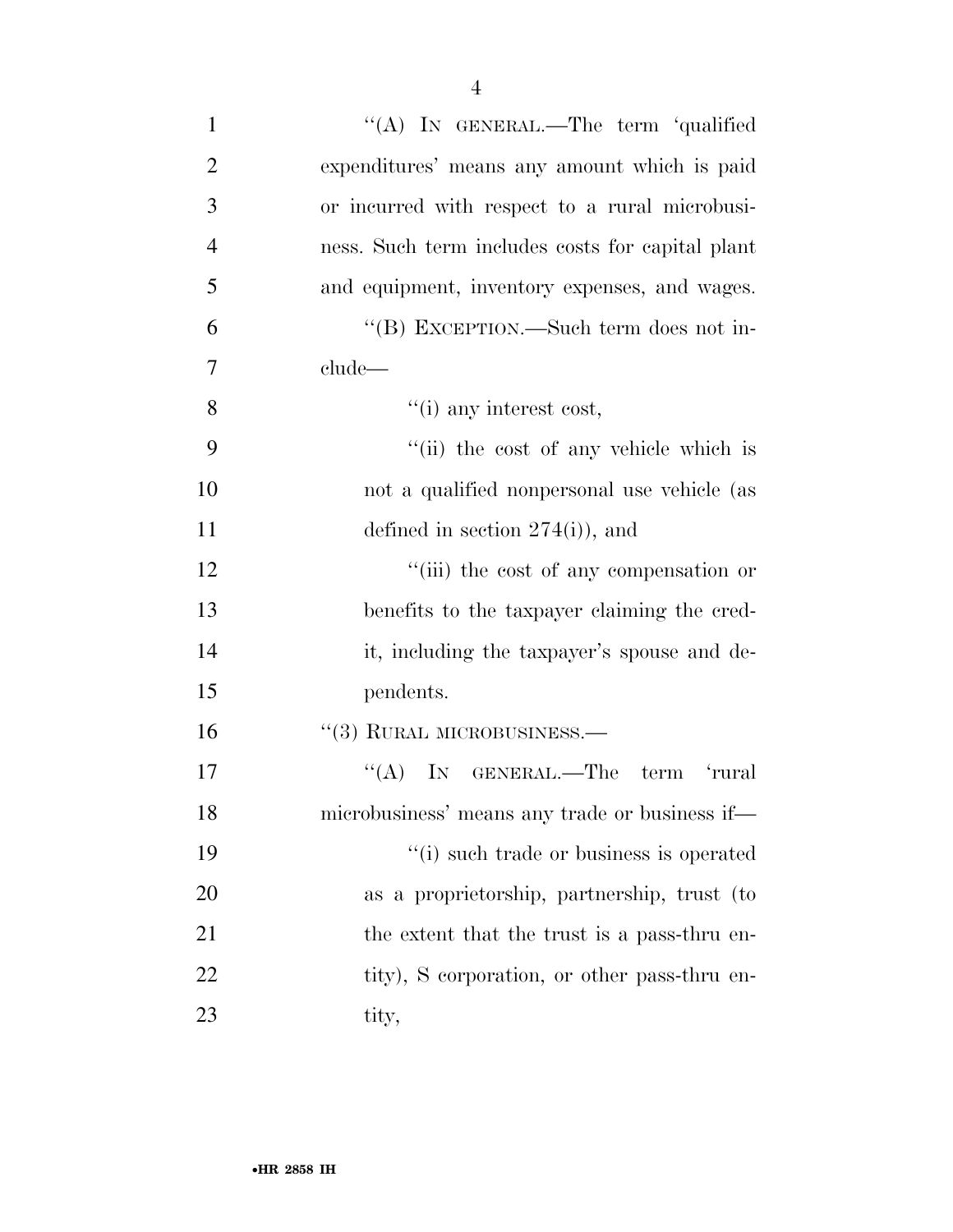| $\mathbf{1}$   | "(ii) each of the owners of such trade       |
|----------------|----------------------------------------------|
| $\overline{2}$ | or business, with respect to the taxable     |
| 3              | year for which the credit is claimed—        |
| $\overline{4}$ | "(I) materially participates (as             |
| 5              | determined under rules similar to the        |
| 6              | rules of section $469(h)$ in such trade      |
| 7              | or business, and                             |
| 8              | "(II) in the case of any trade or            |
| 9              | business substantially all of the activ-     |
| 10             | ity of which is in agricultural produc-      |
| 11             | tion, is a first-time farmer (as defined     |
| 12             | in section $147(c)(2)(C)$ ,                  |
| 13             | "(iii) such trade or business is carried     |
| 14             | on, and physically located, in a distressed  |
| 15             | rural area during the taxable year for       |
| 16             | which the credit is claimed,                 |
| 17             | "(iv) such trade or business employs"        |
| 18             | not more than 5 full time (or full-time      |
| 19             | equivalent) employees during the taxable     |
| 20             | year for which the credit is claimed, and    |
| 21             | $f'(v)$ which meets the gross revenue        |
| 22             | test under subparagraph $(D)$ for the first  |
| 23             | taxable year in which the credit under sub-  |
| 24             | section (a) is allowable with respect to the |
| 25             | trade or business.                           |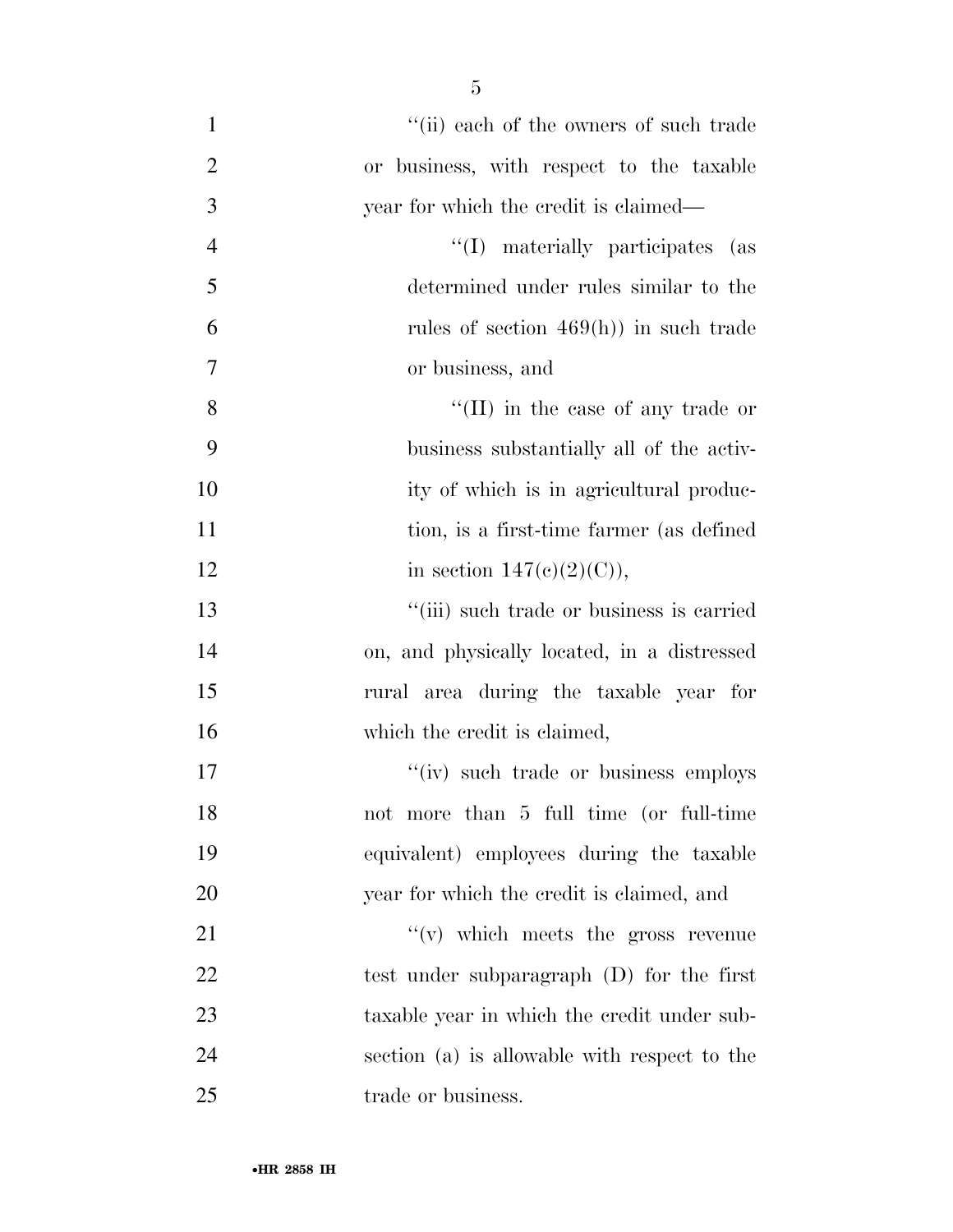| $\mathbf{1}$   | "(B) EXCEPTIONS.—Such term shall not         |
|----------------|----------------------------------------------|
| $\overline{2}$ | include—                                     |
| 3              | "(i) any trade or business which in-         |
| $\overline{4}$ | cludes, in whole or in part, any private or  |
| 5              | commercial golf course, country club, mas-   |
| 6              | sage parlor, hot tub facility, suntan facil- |
| $\overline{7}$ | ity, racetrack or other facility used for    |
| 8              | gambling, or any store the principal busi-   |
| 9              | ness of which is the sale of alcoholic bev-  |
| 10             | erages for consumption off premises, or      |
| 11             | "(ii) any trade or business with re-         |
| 12             | spect to which records are required under    |
| 13             | section 2257 of title 18, United States      |
| 14             | Code, to be maintained with respect to any   |
| 15             | performer.                                   |
| 16             | $\lq\lq(C)$ GROSS REVENUE TEST.—             |
| 17             | "(i) IN GENERAL.—A trade or busi-            |
| 18             | ness meets the gross revenue test of this    |
| 19             | subparagraph for any taxable year if the     |
| 20             | average annual gross revenue of the trade    |
| 21             | or business for the 3-taxable year period    |
| 22             | ending with the taxable year does not ex-    |
| 23             | ceed \$1,000,000.                            |

 ''(ii) AGGREGATION RULES.—All per-sons treated as a single employer under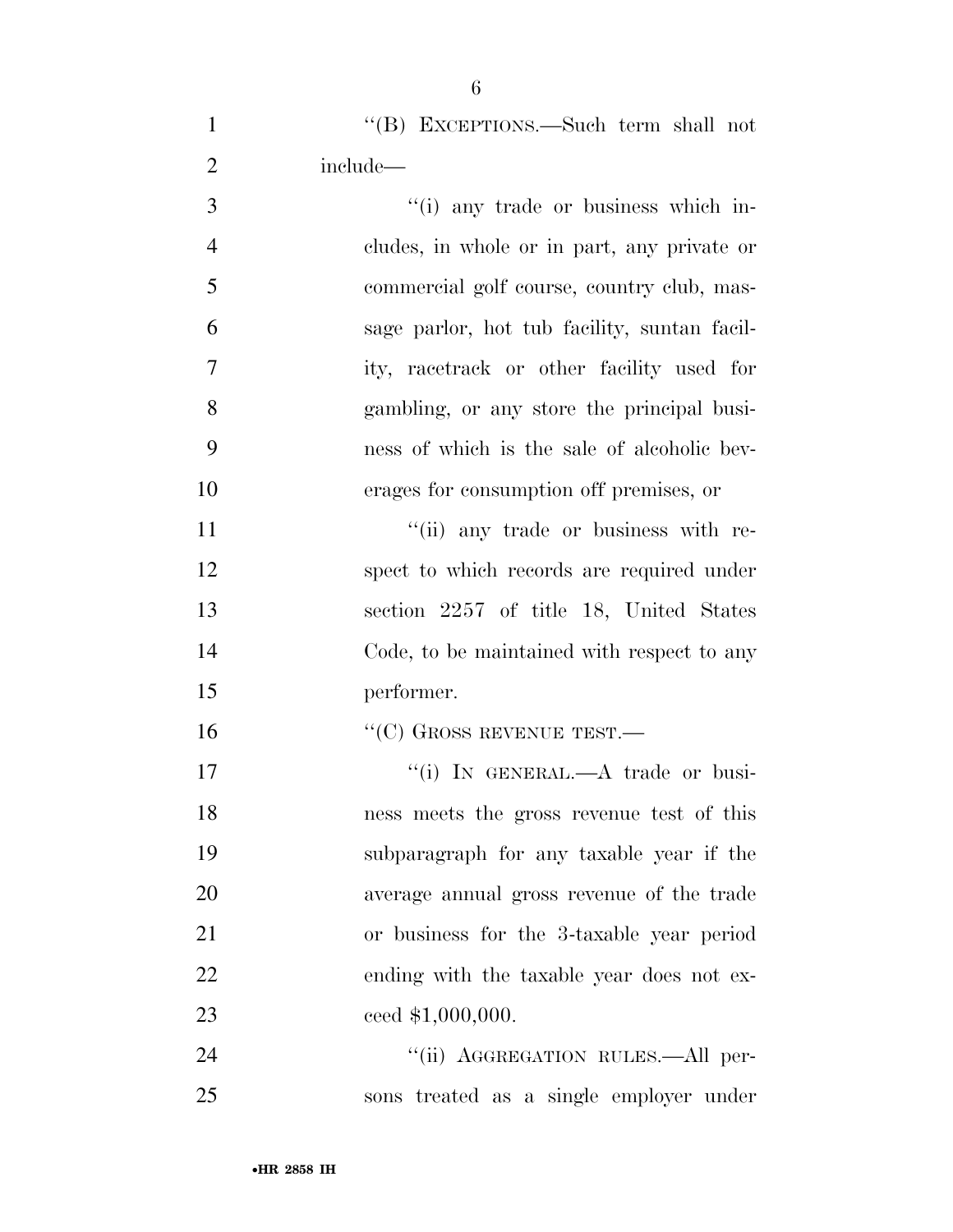1 subsection (a) or (b) or section 52 or sub- section (m) or (o) of section 414 shall be treated as a trade or business for purposes of clause (i). 5 "(iii) SPECIAL RULES FOR ENTITIES NOT IN EXISTENCE FOR ENTIRE 3-YEAR PERIOD, ETC.—Rules similar to the rules of subparagraphs (A), (B), and (D) of sec-9 tion  $448(c)(3)$  shall apply for purposes of 10 this subparagraph. 11 ""(D) SELF-EMPLOYED INDIVIDUALS.—For purposes of this paragraph, if, with respect to a trade or business, an individual is treated as an employee under section 401(c), such indi- vidual shall be treated as an employee of such trade or business for purposes of the preceding sentence. 18 "(E) FULL-TIME EQUIVALENT EM- PLOYEE.—For purposes of this paragraph—  $\text{``(i)}$  In GENERAL.—The term 'full- time equivalent employee' means a number of employees equal to the number deter- mined by dividing— 24 ''(I) the total number of hours of

service for which wages were paid by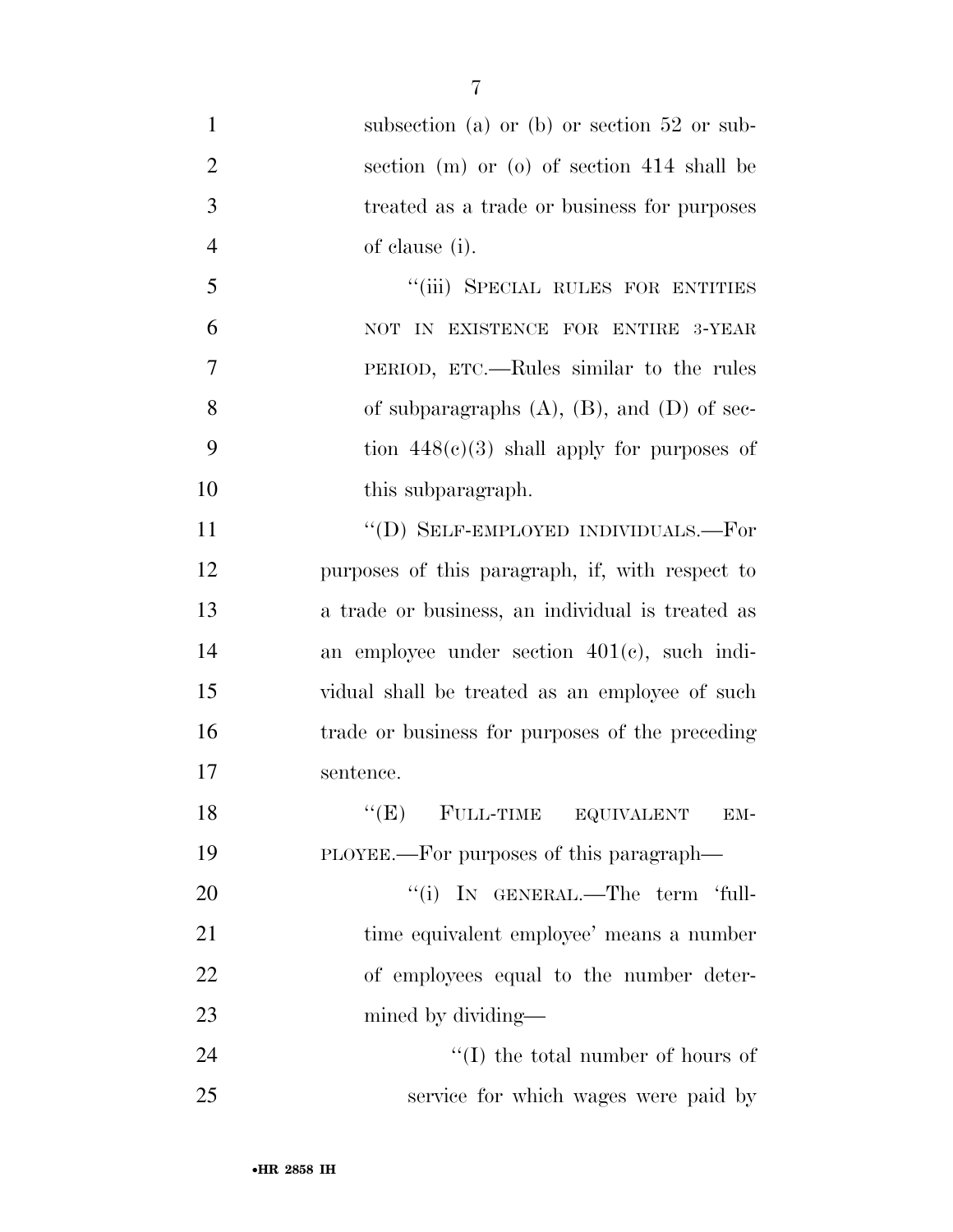| $\mathbf{1}$   | the employer to employees during the        |
|----------------|---------------------------------------------|
| $\overline{2}$ | taxable year, by                            |
| 3              | "(II) 2,080.                                |
| $\overline{4}$ | Such number shall be rounded to the next    |
| 5              | lowest whole number if not otherwise a      |
| 6              | whole number.                               |
| 7              | "(ii) EXCESS HOURS NOT COUNT-               |
| 8              | ED.—If an employee works in excess of       |
| 9              | 2,080 hours of service during any taxable   |
| 10             | year, such excess shall not be taken into   |
| 11             | account under clause (i).                   |
| 12             | "(iii) HOURS OF SERVICE.—The Sec-           |
| 13             | retary, in consultation with the Secretary  |
| 14             | of Labor, shall prescribe such regulations, |
| 15             | rules, and guidance as may be necessary to  |
| 16             | determine the hours of service of an em-    |
| 17             | ployee, including rules for the application |
| 18             | of this paragraph to employees who are not  |
| 19             | compensated on an hourly basis.             |
| 20             | $``(4)$ DISTRESSED RURAL AREA.—             |
| 21             | "(A) IN GENERAL.—The term 'distressed       |
| 22             | rural area' means any qualified area in the |
| 23             | United States—                              |
| 24             | "(i) that has lost at least 5 percent of    |
| 25             | its population over the last 10 years,      |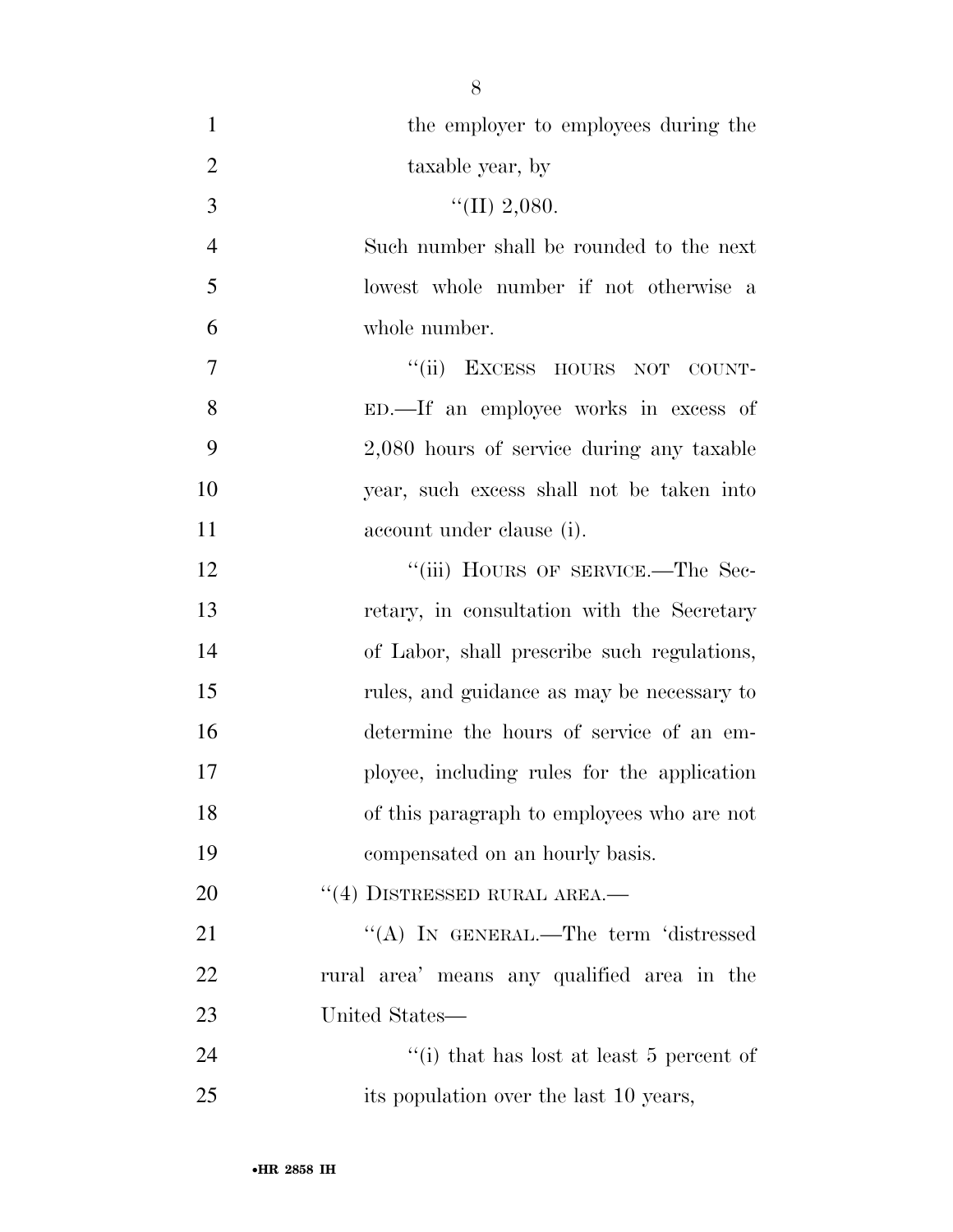1 ''(ii) that lost at least 10 percent if its 2 population over the last 20 years, 3 ''(iii) that has median family income 4 below 85 percent of the national median 5 family income,  $^{\circ}$  (iv) that has a poverty rate that ex-7 ceeds 12.5 percent, or 8 ''(v) where average unemployment in 9 the preceding year exceeds 120 percent of 10 the national average. 11 "(B) QUALIFIED AREA.—For purposes of 12 subparagraph (A), the term 'qualified area' 13 means— 14 ''(i) any area other than-15 ''(I) a city or town that has a 16 population of greater than 50,000 in-17 habitants, and 18 ''(II) any urbanized area contig-19 uous and adjacent to a city or town 20 described in subclause (I), and  $21$  ''(ii) any county in which— 22 ''(I) there is no city or town that

23 has a population of greater than 24 100,000 inhabitants,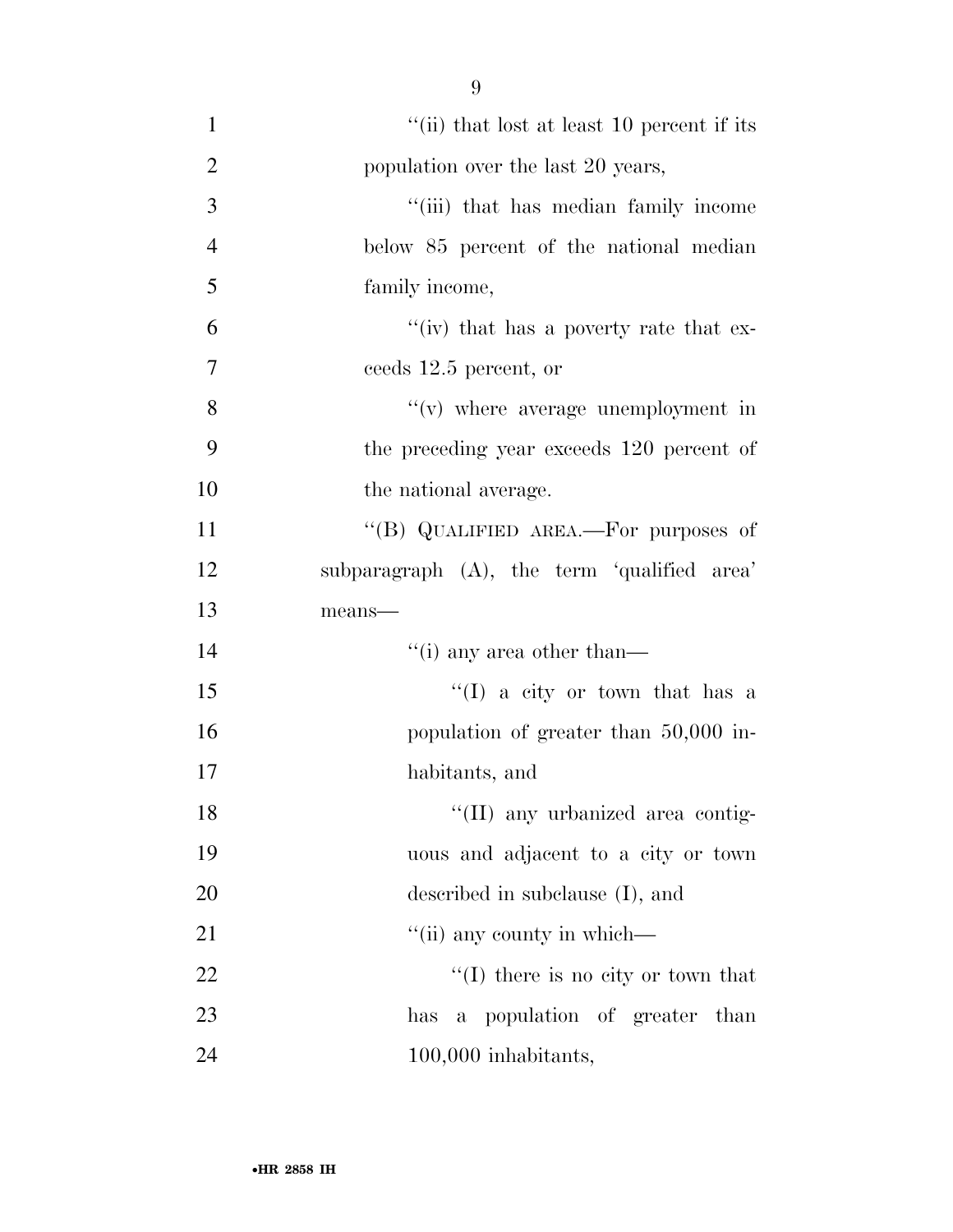| $\mathbf{1}$   | "(II) there are no urbanized                               |
|----------------|------------------------------------------------------------|
| $\overline{2}$ | areas contiguous and adjacent to a                         |
| 3              | city or town described in subclause                        |
| $\overline{4}$ | (I),                                                       |
| 5              | "(III) there is not more than one                          |
| 6              | city or town that has a population of                      |
| $\overline{7}$ | greater than 50,000 inhabitants, and                       |
| 8              | $\lq\lq$ (IV) the average unemployment                     |
| 9              | in the preceding year exceeds 140 per-                     |
| 10             | cent of the national average.                              |
| 11             | "(C) RELEVANT SOURCES OF INFORMA-                          |
| 12             | TION.—In determining whether an area is a                  |
| 13             | distressed rural area under this paragraph,                |
| 14             | such determination shall be made in accordance             |
| 15             | with the most recent information from the Bu-              |
| 16             | reau of the Census, the Bureau of Labor Statis-            |
| 17             | tics, or other government entity with relevant             |
| 18             | information.                                               |
| 19             | " $(5)$ RELATED PERSONS.—A person shall be                 |
| 20             | treated as related to another person if the relation-      |
| 21             | ship between such persons would result in the dis-         |
| 22             | allowance of losses under section $267$ or $707(b)$ (but,  |
| 23             | in applying section $267(b)$ and (c) for purposes of       |
| 24             | this section, paragraph $(4)$ of section $267(c)$ shall be |
| 25             | treated as providing that the family of an individual      |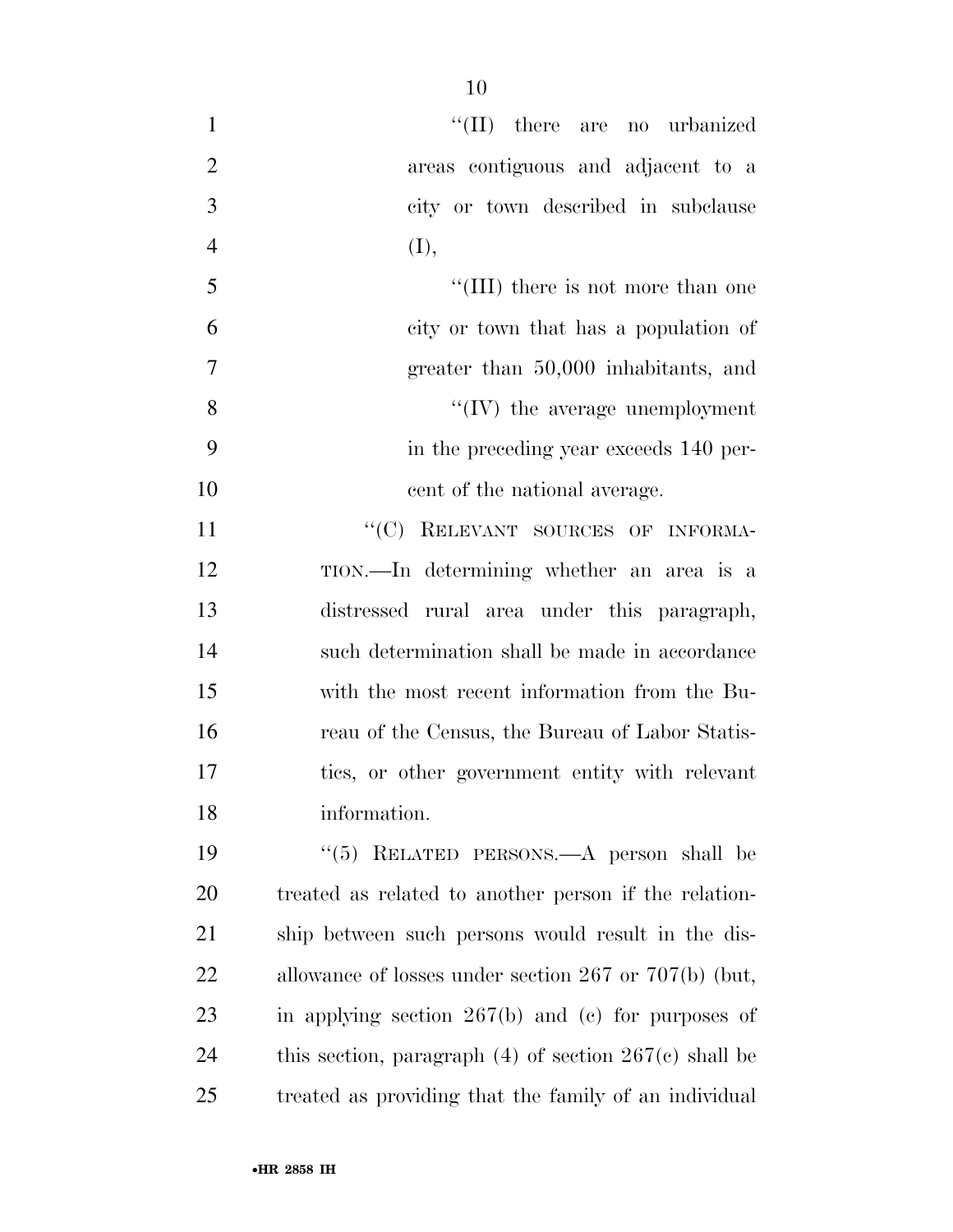shall include only his spouse, ancestors, and lineal descendants).

 ''(d) DENIAL OF DOUBLE BENEFIT.—No deduction or credit shall be allowed under any other provision of this chapter for any amount taken into account in determining the credit under this section.

7 "(e) OTHER RULES.—

8 "(1) MARRIED COUPLE MUST FILE JOINT RE- TURN.—Rules similar to the rules of paragraphs (2), (3), and (4) of section 21(e) shall apply for purposes of this section.

12 "(2) DENIAL OF CREDIT TO DEPENDENTS.—No credit shall be allowed under this section to any indi- vidual with respect to whom a deduction is allowed under section 151 is allowable to another taxpayer for a taxable year beginning in the calendar year in which such individual's calendar year begins.''.

 (b) CREDIT ALLOWED AS PART OF GENERAL BUSI- NESS CREDIT.—Section 38(b) of such Code (defining cur- rent year business credit) is amended by striking ''plus'' at the end of paragraph (35), by striking the period at the end of paragraph (36) and inserting '', plus'', and by adding at the end the following new paragraph:

24  $(37)$  the rural microbusiness investment credit determined under section 45S(a).''.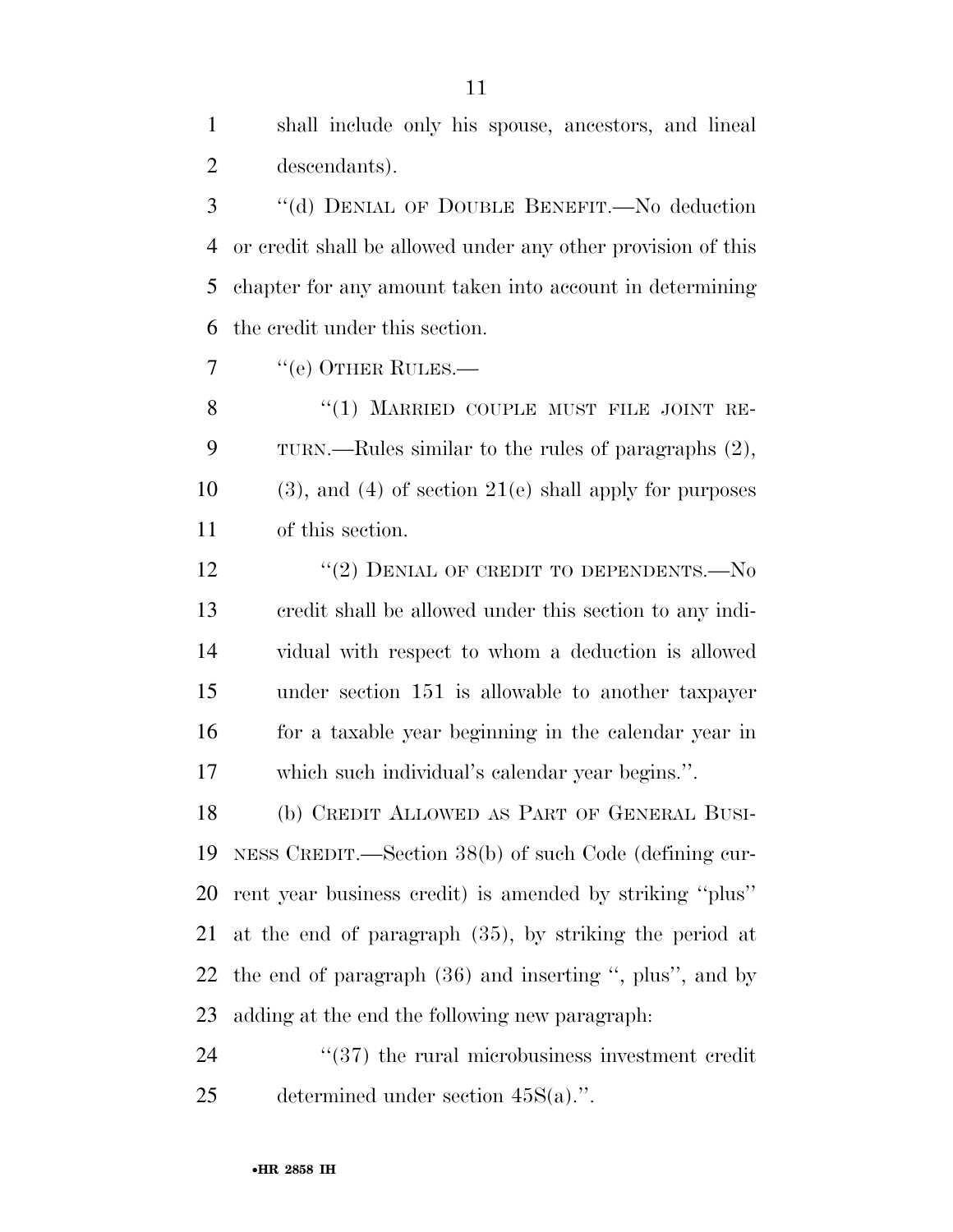| $\mathbf{1}$   | (c) CARRYOVER OF UNUSED CREDIT.-Subsection                |
|----------------|-----------------------------------------------------------|
| $\overline{2}$ | (a) of section 39 of such Code is amended by adding at    |
| 3              | the end the following new paragraph:                      |
| $\overline{4}$ | "(5) 5-YEAR CARRYBACK FOR RURAL MICRO-                    |
| 5              | BUSINESS INVESTMENT CREDIT. Notwithstanding               |
| 6              | subsection (d), in the case of the rural microbusiness    |
| 7              | investment credit—                                        |
| 8              | $\lq\lq$ this section shall be applied sepa-              |
| 9              | rately from the business credit and the mar-              |
| 10             | ginal oil and gas well production credit (other           |
| 11             | than the rural microbusiness investment credit),          |
| 12             | "(B) paragraph $(1)$ shall be applied by                  |
| 13             | substituting 'each of the 5 taxable years' for            |
| 14             | 'the taxable year' in subparagraph (A) thereof,           |
| 15             | and                                                       |
| 16             | "(C) paragraph $(2)$ shall be applied—                    |
| 17             | "(i) by substituting $25$ taxable years'                  |
| 18             | for '21 taxable years' in subparagraph $(A)$              |
| 19             | thereof, and                                              |
| 20             | "(ii) by substituting '24 taxable years'                  |
| 21             | for '20 taxable years' in subparagraph $(B)$              |
| 22             | thereof.".                                                |
| 23             | (d) CONFORMING AMENDMENT.—The table of sec-               |
| 24             | tions for subpart D of part IV of subchapter A of chapter |